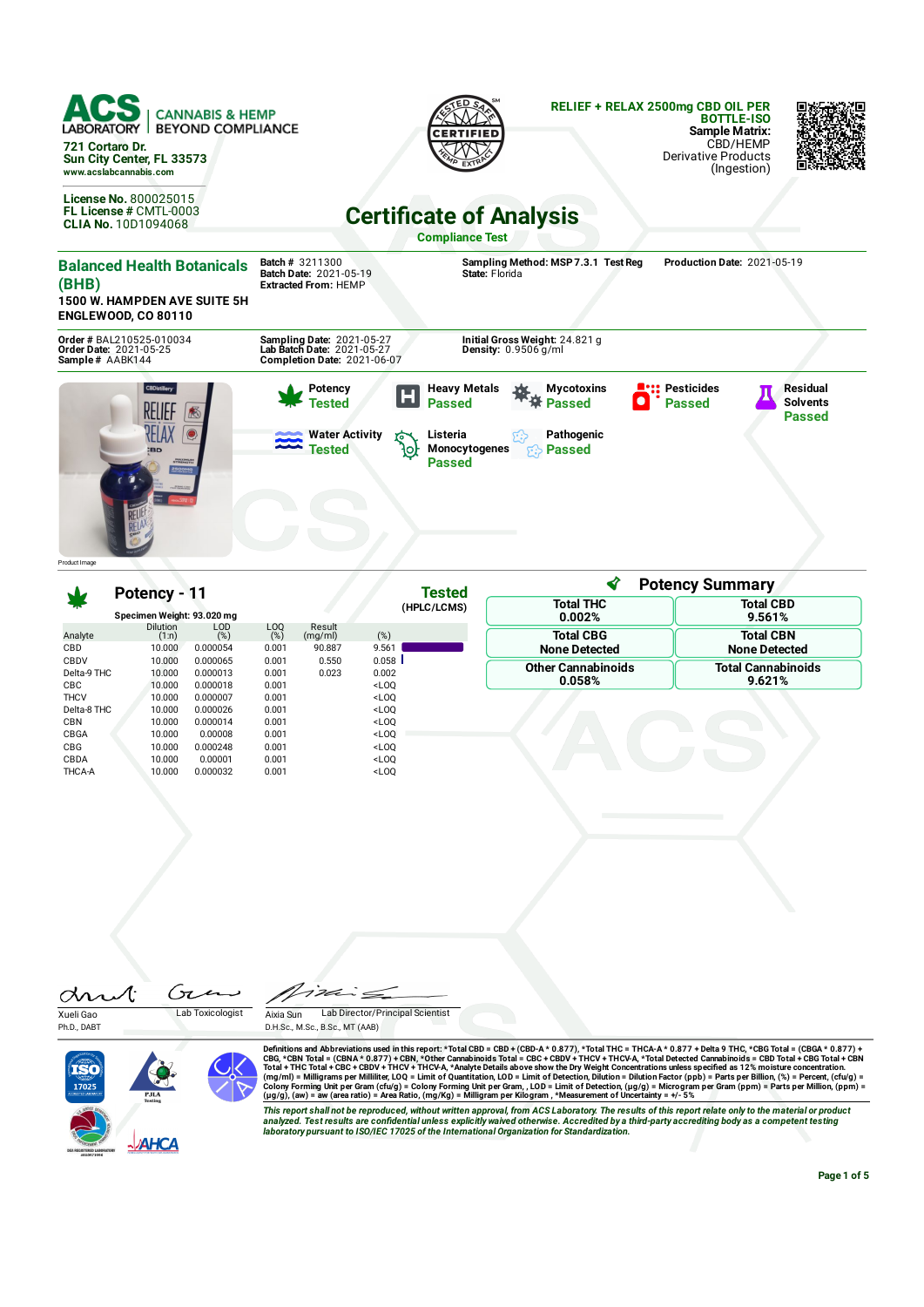

**State:** Florida

| (BHB)                                        | <b>1500 W. HAMPDEN AVE SUITE 5H</b><br><b>ENGLEWOOD, CO 80110</b> | <b>Batch Date: 2021-05-19</b><br><b>Extracted From: HEMP</b>                           |                               | State: Florida                                                  |                          |                              |                    |                           |
|----------------------------------------------|-------------------------------------------------------------------|----------------------------------------------------------------------------------------|-------------------------------|-----------------------------------------------------------------|--------------------------|------------------------------|--------------------|---------------------------|
| Sample # AABK144                             | Order # BAL210525-010034<br>Order Date: 2021-05-25                | Sampling Date: 2021-05-27<br>Lab Batch Date: 2021-05-27<br>Completion Date: 2021-06-07 |                               | Initial Gross Weight: 24.821 g<br><b>Density:</b> $0.9506$ g/ml |                          |                              |                    |                           |
| $\mathbf H$<br><b>Dilution Factor: 2.000</b> | <b>Heavy Metals</b><br>Specimen Weight: 246.300 mg                |                                                                                        |                               |                                                                 |                          |                              |                    | <b>Passed</b><br>(ICP-MS) |
| Analyte                                      | LOQ<br>(ppb)                                                      | <b>Action Level</b><br>(ppb)                                                           | Result<br>(ppb)               | Analyte                                                         | LO <sub>0</sub><br>(ppb) | <b>Action Level</b><br>(ppb) | Result<br>(ppb)    |                           |
| Arsenic (As)<br>Lead (Pb)                    | 100<br>100                                                        | 1500<br>500                                                                            | LOO<br>$<$ LOQ                | Cadmium (Cd)<br>Mercury (Hg)                                    | 100<br>100               | 500<br>3000                  | LOO<br>$<$ LOQ     |                           |
| Ж,                                           | <b>Mycotoxins</b><br>Specimen Weight: 166.500 mg                  |                                                                                        |                               |                                                                 |                          |                              |                    | <b>Passed</b><br>(LCMS)   |
| <b>Dilution Factor: 9.009</b><br>Analyte     | LOQ<br>(ppb)                                                      | <b>Action Level</b><br>(ppb)                                                           | Result<br>(ppb)               | Analyte                                                         | LOQ<br>(ppb)             | <b>Action Level</b><br>(ppb) | Result<br>(ppb)    |                           |
| Aflatoxin B1<br>Aflatoxin G1<br>Ochratoxin A | 6<br>6<br>12                                                      | 20<br>20<br>20                                                                         | $<$ LOO<br>$<$ LOQ<br>$<$ LOO | Aflatoxin B2<br>Aflatoxin G2                                    | 6<br>6                   | 20<br>20                     | $<$ LOO<br>$<$ LOQ |                           |

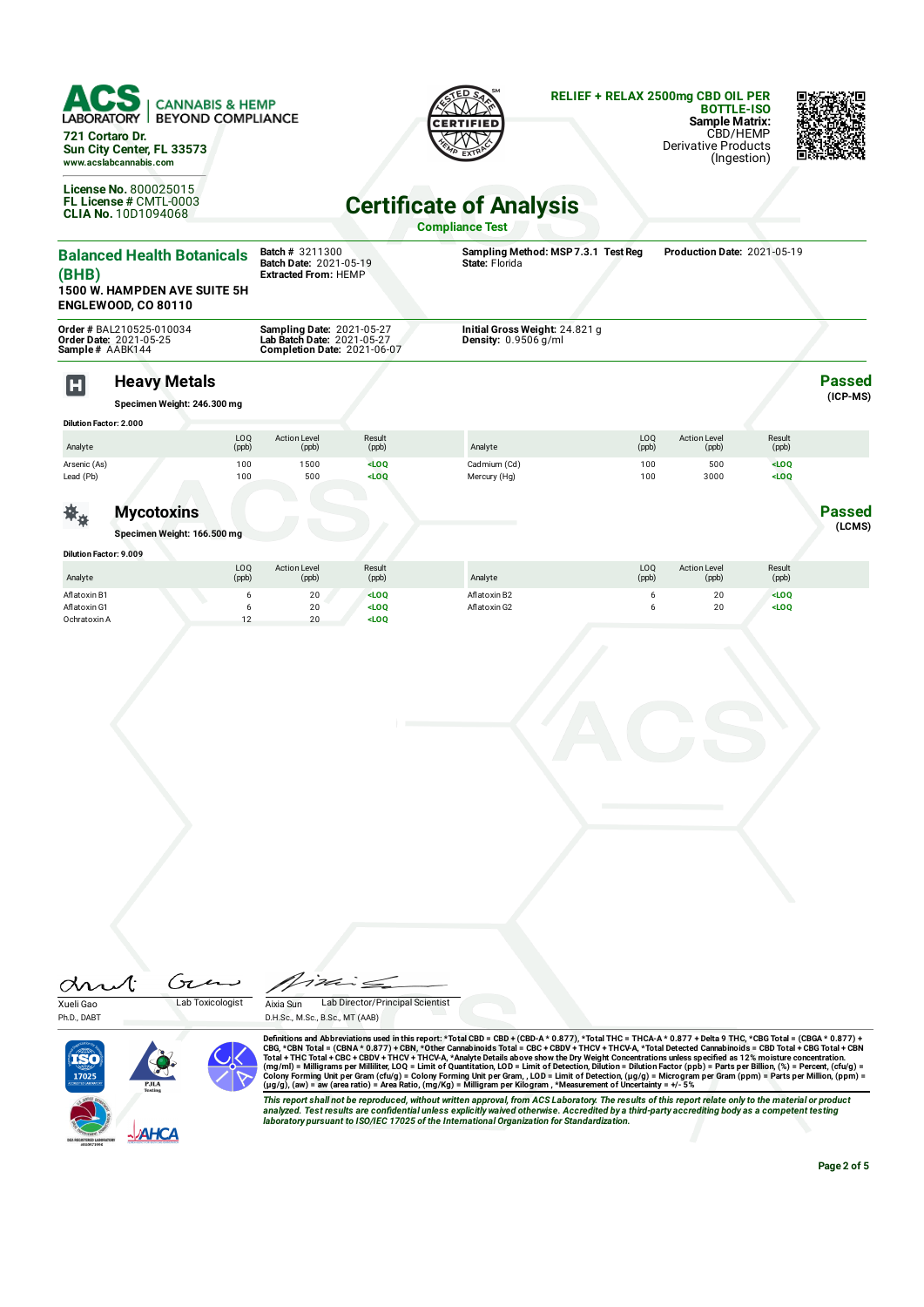

**721 Cortaro Dr. Sun City Center, FL 33573 www.acslabcannabis.com**

**License No.** 800025015 **FL License #** CMTL-0003 **CLIA No.** 10D1094068



## **RELIEF + RELAX 2500mg CBD OIL PER BOTTLE-ISO**

**Sample Matrix:** CBD/HEMP Derivative Products (Ingestion)



## **Certicate of Analysis**

**Compliance Test**

| <b>Balanced Health Botanicals</b><br>(BHB)<br><b>1500 W. HAMPDEN AVE SUITE 5H</b><br><b>ENGLEWOOD, CO 80110</b> | <b>Batch # 3211300</b><br><b>Batch Date: 2021-05-19</b><br><b>Extracted From: HEMP</b>               |        | Sampling Method: MSP 7.3.1 Test Req<br>State: Florida    |                 | Production Date: 2021-05-19 |        |                              |
|-----------------------------------------------------------------------------------------------------------------|------------------------------------------------------------------------------------------------------|--------|----------------------------------------------------------|-----------------|-----------------------------|--------|------------------------------|
| Order # BAL210525-010034<br><b>Order Date: 2021-05-25</b><br>Sample# AABK144                                    | <b>Sampling Date: 2021-05-27</b><br>Lab Batch Date: 2021-05-27<br><b>Completion Date: 2021-06-07</b> |        | Initial Gross Weight: 24.821 g<br>Density: $0.9506$ g/ml |                 |                             |        |                              |
| ö"<br><b>Pesticides FL (MGK)</b><br>Specimen Weight: 166.500 mg<br><b>Dilution Factor: 9.009</b>                |                                                                                                      |        |                                                          |                 |                             |        | <b>Passed</b><br>(LCMS/GCMS) |
|                                                                                                                 | LO <sub>0</sub><br><b>Action Level</b>                                                               | Result |                                                          | LO <sub>0</sub> | <b>Action Level</b>         | Result |                              |

| Analyte                 | (ppb) | (ppb) | (ppb)   | Analyte              | (ppb) | (ppb) | (ppb)   |  |
|-------------------------|-------|-------|---------|----------------------|-------|-------|---------|--|
| Abamectin               | 28.23 | 300   | LOO     | Acephate             | 30    | 3000  | $<$ LOQ |  |
| Acequinocyl             | 48    | 2000  | $<$ LOQ | Acetamiprid          | 30    | 3000  | $<$ LOQ |  |
| Aldicarb                | 30    | 100   | $<$ LOQ | Azoxystrobin         | 10    | 3000  | LOO     |  |
| Bifenazate              | 30    | 3000  | LOO     | Bifenthrin           | 30    | 500   | $<$ LOQ |  |
| Boscalid                | 10    | 3000  | $<$ LOQ | Captan               | 30    | 3000  | $<$ LOQ |  |
| Carbaryl                | 10    | 500   | $<$ LOQ | Carbofuran           | 10    | 100   | $<$ LOQ |  |
| Chlorantraniliprole     | 10    | 3000  | $<$ LOQ | Chlordane            | 10    | 100   | $<$ LOQ |  |
| Chlorfenapyr            | 30    | 100   | LOO     | Chlormequat Chloride | 10    | 3000  | $<$ LOQ |  |
| Chlorpyrifos            | 30    | 100   | $<$ LOQ | Clofentezine         | 30    | 500   | LOO     |  |
| Coumaphos               | 48    | 100   | $<$ LOQ | Cyfluthrin           | 30    | 1000  | $<$ LOQ |  |
| Cypermethrin            | 30    | 1000  | LOO     | Daminozide           | 30    | 100   | $<$ LOQ |  |
| Diazinon                | 30    | 200   | $<$ LOQ | Dichlorvos           | 30    | 100   | $<$ LOQ |  |
| Dimethoate              | 30    | 100   | $<$ LOQ | Dimethomorph         | 48    | 3000  | $<$ LOO |  |
| Ethoprophos             | 30    | 100   | $<$ LOQ | Etofenprox           | 30    | 100   | $<$ LOQ |  |
| Etoxazole               | 30    | 1500  | $<$ LOQ | Fenhexamid           | 10    | 3000  | $<$ LOQ |  |
| Fenoxycarb              | 30    | 100   | $<$ LOQ | Fenpyroximate        | 30    | 2000  | $<$ LOO |  |
| Fipronil                | 30    | 100   | $<$ LOQ | Flonicamid           | 30    | 2000  | $<$ LOQ |  |
| Fludioxonil             | 48    | 3000  | $<$ LOQ | Hexythiazox          | 30    | 2000  | $<$ LOQ |  |
| Imazalil                | 30    | 100   | $<$ LOQ | Imidacloprid         | 30    | 3000  | $<$ LOQ |  |
| Kresoxim Methyl         | 30    | 1000  | $<$ LOQ | Malathion            | 30    | 2000  | $<$ LOQ |  |
| Metalaxyl               | 10    | 3000  | $<$ LOQ | Methiocarb           | 30    | 100   | $<$ LOQ |  |
| Methomyl                | 30    | 100   | LOO     | Mevinphos            | 10    | 100   | LOO     |  |
| MGK                     | 30    | 200   | $<$ LOQ | Myclobutanil         | 30    | 3000  | $<$ LOQ |  |
| Naled                   | 30    | 500   | $<$ LOQ | Oxamyl               | 30    | 500   | $<$ LOQ |  |
| Paclobutrazol           | 30    | 100   | $<$ LOQ | Parathion-methyl     | 10    | 100   | $<$ LOQ |  |
| Pentachloronitrobenzene | 10    | 200   | $<$ LOQ | Permethrin           | 30    | 1000  | $<$ LOQ |  |
| Phosmet                 | 30    | 200   | $<$ LOQ | Piperonylbutoxide    | 30    | 3000  | $<$ LOO |  |
| Prallethrin             | 30    | 400   | $<$ LOQ | Propiconazole        | 30    | 1000  | $<$ LOQ |  |
| Propoxur                | 30    | 100   | $<$ LOQ | Pyrethrins           | 30    | 1000  | $<$ LOQ |  |
| Pyridaben               | 30    | 3000  | $<$ LOQ | Spinetoram           | 10    | 3000  | $<$ LOQ |  |
| Spinosad                | 30    | 3000  | $<$ LOQ | Spiromesifen         | 30    | 3000  | $<$ LOQ |  |
| Spirotetramat           | 30    | 3000  | $<$ LOQ | Spiroxamine          | 30    | 100   | $<$ LOQ |  |
| Tebuconazole            | 30    | 1000  | $<$ LOQ | Thiacloprid          | 30    | 100   | $<$ LOQ |  |
| Thiamethoxam            | 30    | 1000  | $<$ LOQ | Trifloxystrobin      | 30    | 3000  | LOO     |  |

drut Ćτ  $\overline{\phantom{a}}$ Xueli Gao Lab Toxicologist

Aixia Sun Lab Director/Principal Scientist

Ph.D., DABT

D.H.Sc., M.Sc., B.Sc., MT (AAB)



Definitions and Abbreviations used in this report: \*Total CBD = CBD + (CBD-A \* 0.877), \*Total THC = THCA-A \* 0.877) + Delta 9 THC, \*CBG Total = (CBGA \* 0.877) + Total THC = THCA-A \* 0.877) + Total THC = THCA-A \* 0.877 + De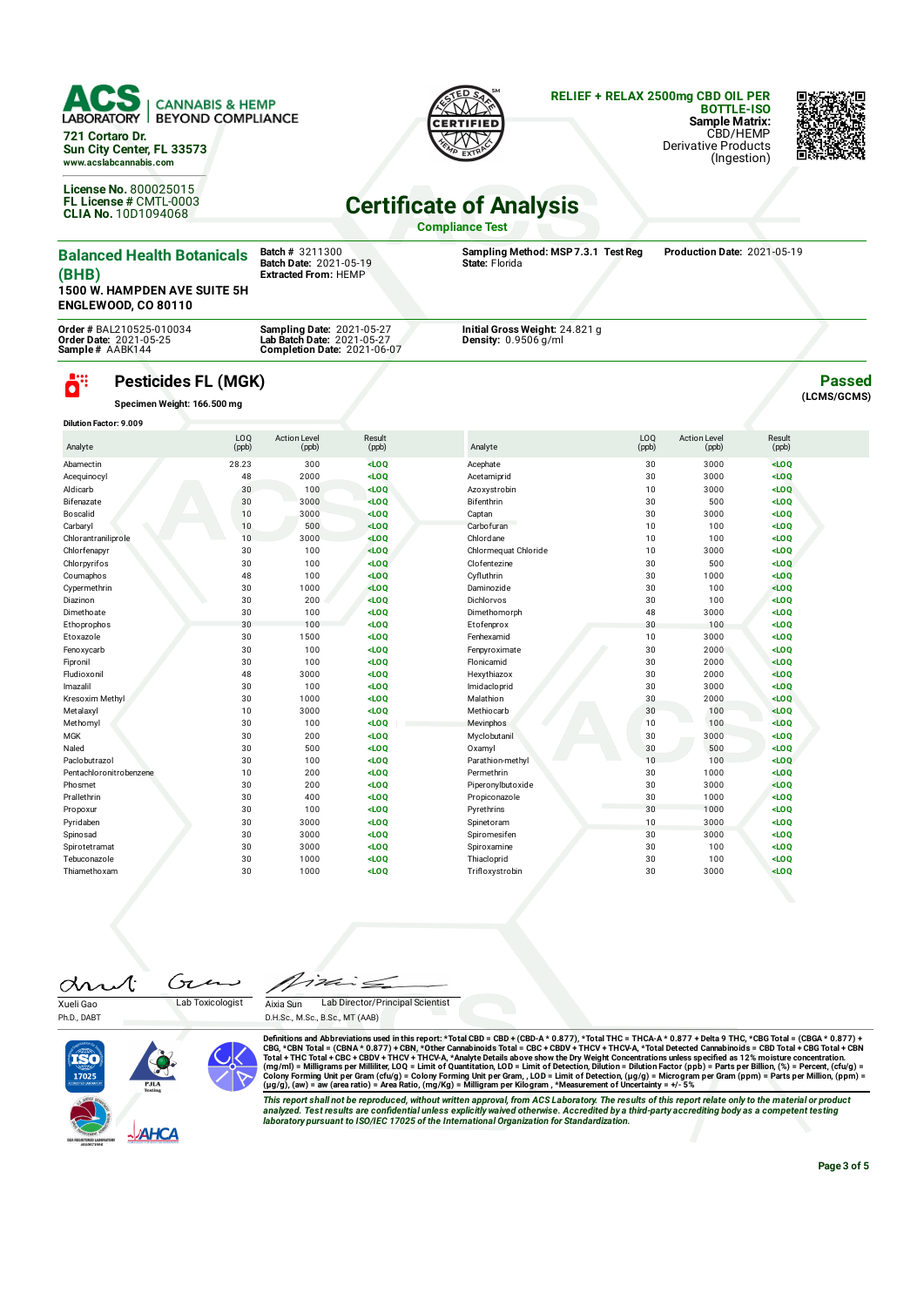



**Passed (GCMS)**

## **Certificate of Analysis**

**Compliance Test**

| <b>Balanced Health Botanicals</b><br>(BHB)<br><b>1500 W. HAMPDEN AVE SUITE 5H</b><br><b>ENGLEWOOD, CO 80110</b> | <b>Batch</b> # 3211300<br><b>Batch Date: 2021-05-19</b><br><b>Extracted From: HEMP</b>               | Sampling Method: MSP 7.3.1 Test Req<br>State: Florida          | Production Date: 2021-05-19 |
|-----------------------------------------------------------------------------------------------------------------|------------------------------------------------------------------------------------------------------|----------------------------------------------------------------|-----------------------------|
| <b>Order # BAL210525-010034</b><br><b>Order Date: 2021-05-25</b><br>Sample# AABK144                             | <b>Sampling Date: 2021-05-27</b><br>Lab Batch Date: 2021-05-27<br><b>Completion Date: 2021-06-07</b> | Initial Gross Weight: 24.821 g<br><b>Density:</b> $0.9506q/ml$ |                             |

## **Residual Solvents – FL/UT (BHB)**

**Specimen Weight: 10.100 mg**

Д

**License No.** 800025015 **FL License #** CMTL-0003 **CLIA No.** 10D1094068

| <b>Dilution Factor: 1.000</b> |                          |                              |                 |                       |              |                              |                 |  |
|-------------------------------|--------------------------|------------------------------|-----------------|-----------------------|--------------|------------------------------|-----------------|--|
| Analyte                       | LO <sub>0</sub><br>(ppm) | <b>Action Level</b><br>(ppm) | Result<br>(ppm) | Analyte               | LOQ<br>(ppm) | <b>Action Level</b><br>(ppm) | Result<br>(ppm) |  |
| 1.1-Dichloroethene            | 0.16                     | 8                            | $<$ LOQ         | 1,2 Dimethoxyethane   | 0.04         | 100                          | $<$ LOQ         |  |
| 1.2-Dichloroethane            | 1.67                     | $\mathcal{P}$                | $<$ LOQ         | 1.4 Dioxane           | 1.67         | 380                          | $<$ LOQ         |  |
| 1-Butanol                     | 1.67                     | 5000                         | $<$ LOQ         | 1-Pentanol            | 1.67         | 5000                         | $<$ LOQ         |  |
| 1-Propanol                    | 1.67                     | 5000                         | $<$ LOQ         | 2,2-dimethylbutane    | 1.67         | 290                          | $<$ LOQ         |  |
| 2,3-dimethylbutane            | 1.67                     | 290                          | $<$ LOQ         | 2-Butanol             | 1.67         | 5000                         | $<$ LOQ         |  |
| 2-Butanone                    | 6.4                      | 5000                         | $<$ LOQ         | 2-Ethoxyethanol       | 1.67         | 160                          | $<$ LOQ         |  |
| 2-methylbutane                | 1.67                     | 5000                         | $<$ LOQ         | 2-Methylpentane       | 1.67         | 290                          | $<$ LOQ         |  |
| 2-Propanol (IPA)              | 1.67                     | 5000                         | $<$ LOQ         | 3-Methylpentane       | 1.67         | 290                          | $<$ LOQ         |  |
| Acetone                       | 1.67                     | 5000                         | LOO             | Acetonitrile          | 0.02         | 410                          | $<$ LOQ         |  |
| Benzene                       | 1.67                     | 2                            | $<$ LOQ         | Butane                | 1.67         | 2000                         | $<$ LOQ         |  |
| Chloroform                    | 0.04                     | 60                           | LOO             | Cumene                | 1.67         | 70                           | $<$ LOQ         |  |
| Cyclohexane                   | 1.67                     | 3880                         | $<$ LOQ         | Dichloromethane       | 1.67         | 600                          | $<$ LOQ         |  |
| Dimethyl sulfoxide            | 1.67                     | 5000                         | $<$ LOQ         | Ethanol               | 1.67         | 5000                         | $<$ LOQ         |  |
| Ethyl Acetate                 | 1.11                     | 5000                         | $<$ LOQ         | Ethyl Ether           | 1.39         | 5000                         | $<$ LOQ         |  |
| Ethylene glycol               | 1.67                     | 620                          | $<$ LOQ         | Ethylene Oxide        | 0.1          | 5                            | $<$ LOQ         |  |
| Heptane                       | 1.67                     | 5000                         | $<$ LOQ         | Hexane                | 1.17         | 290                          | $<$ LOQ         |  |
| Isopropyl acetate             | 1.67                     | 5000                         | $<$ LOQ         | Isopropyl alcohol     | 1.67         | 500                          | LOO             |  |
| Methanol                      | 0.69                     | 3000                         | $<$ LOQ         | Methylene chloride    | 2.43         | 600                          | $<$ LOQ         |  |
| Methylpropane                 | 1.67                     | 5000                         | $<$ LOQ         | N,N-dimethylacetamide | 1.67         | 1090                         | $<$ LOQ         |  |
| N,N-dimethylformanide         | 1.67                     | 880                          | $<$ LOQ         | Pentane               | 1.67         | 5000                         | $<$ LOQ         |  |
| Propane                       | 1.67                     | 2100                         | $<$ LOQ         | Pyridine              | 1.67         | 100                          | $<$ LOQ         |  |
| Sulfolane                     | 1.67                     | 160                          | $<$ LOQ         | Tetrahydrofuran       | 1.67         | 720                          | $<$ LOQ         |  |
| Toluene                       | 1.67                     | 890                          | $<$ LOQ         | <b>Total Xylenes</b>  | 1.67         | 1000                         | $<$ LOQ         |  |
| Trichloroethvlene             | 0.49                     | 80                           | $<$ LOO         |                       |              |                              |                 |  |

drut Ćτ  $\overline{\phantom{a}}$ Xueli Gao Lab Toxicologist

Aixia Sun Lab Director/Principal Scientist

D.H.Sc., M.Sc., B.Sc., MT (AAB)



Ph.D., DART

Definitions and Abbreviations used in this report: \*Total CBD = CBD + (CBD-A \* 0.877), \*Total THC = THCA-A \* 0.877) + Delta 9 THC, \*CBG Total = (CBGA \* 0.877) + Total THC = THCA-A \* 0.877) + Total THC = THCA-A \* 0.877 + De

This report shall not be reproduced, without written approval, from ACS Laboratory. The results of this report relate only to the material or product<br>analyzed. Test results are confidential unless explicitly waived otherwi

**Page 4 of 5**